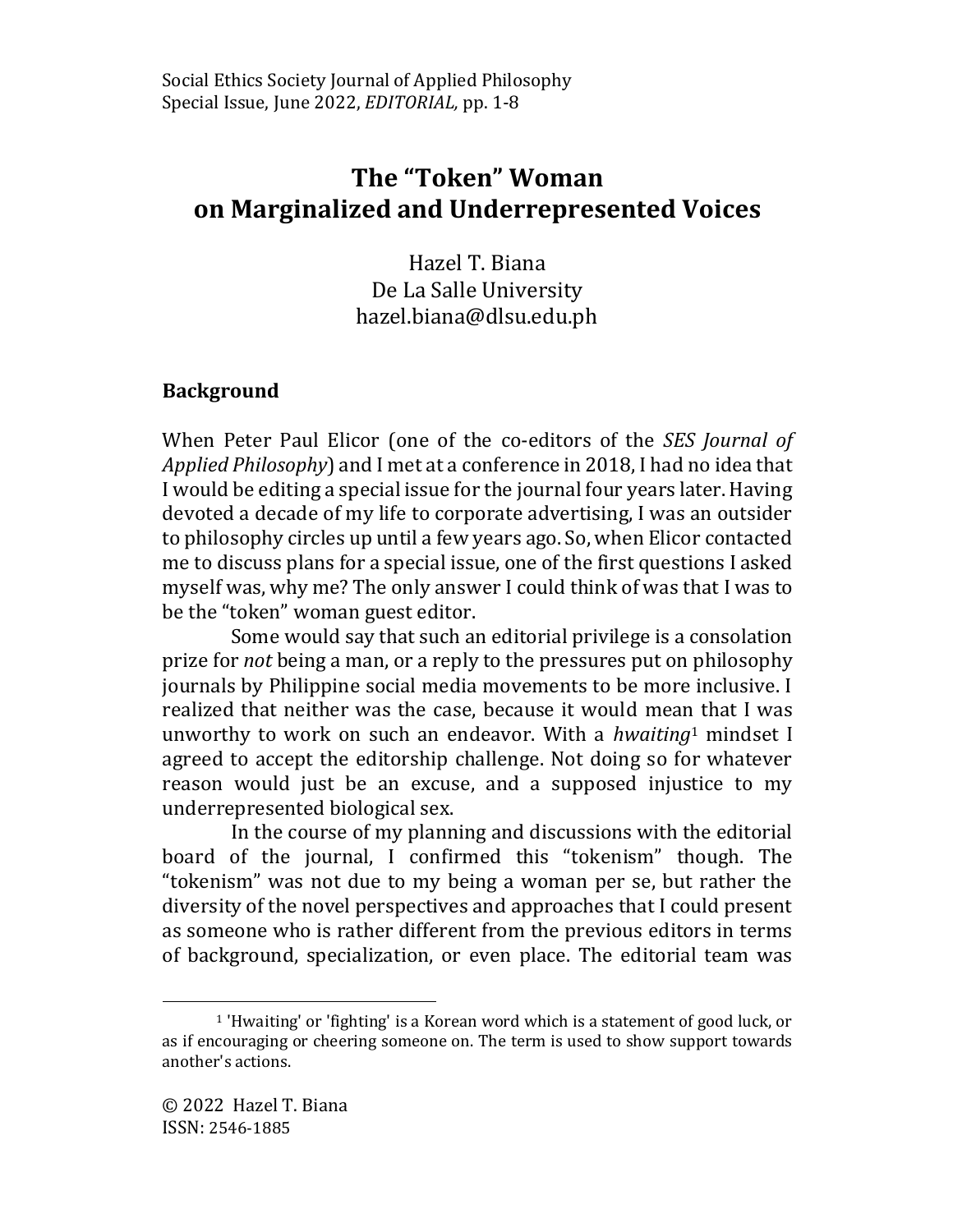open to suggestions and ideas, and the special issue is a product of that sincere collaboration. So rather than a consolation prize, really, I see the affirmation of my voice and the voices of those featured in the special issue as an accolade of the organization. While "tokenism" usually has a negative connotation, the inclusion of a "token" is actually the "first step in leveraging the potential power of diversity in teams".<sup>2</sup>

Given the invitation to leverage this power for the journal, the editorial team and I decided on the theme of *Marginalized and Underrepresented Voices* to deliver divergent perspectives, to borrow bell hooks' title, from the margins to the center.<sup>3</sup> This practice is not new to the journal though. In the past seven years, after all, the journal's article themes have already tackled issues faced by the marginalized, disenfranchised, and oppressed. Some of these include articles on the plight of the elderly,<sup>4</sup> gays,<sup>5</sup> transgender individuals, $6$  indigenous peoples,<sup>7</sup> fisherfolk,<sup>8</sup> women,<sup>9</sup> peasant,<sup>10</sup> prisoners,<sup>11</sup> and the poor.<sup>12</sup>

<sup>7</sup> Regletto Aldrich D Imbong, "Living (with an Idea) in the Time of Social Media and Fake News: Emancipatory Politics and Critical Media," *Social Ethics Society Journal of Applied Philosophy* 4, no. 1 (2018): 91–113; Rogelio Bayod, "The Future of the Environment and the Indigenous Peoples of the Philippines under the Duterte Administration," *Social Ethics Society Journal of Applied Philosophy*, 2018, 229–53.

<sup>8</sup> Guiraldo C Fernandez, "Enlightened Anthropocentrism in the Filipino Visayan Fisherfolks' Notion of," *Social Ethics Society Journal of Applied Philosophy* 4, no. 2 (2018): 31–52.

<sup>9</sup> Raymundo R Pavo, "Finding One's Stall in Roxas Night Market: Framing the Stories of Women Street Vendors," *Social Ethics Society Journal of Applied Philosophy* 5, no. 1 (2019): 81–98.

<sup>10</sup> Guiraldo C Fernandez, "The Peasants' Notion of Peace: Kinabuhi Sa Kinaiyahan Ug Gugma Sa Isig Ka Tawo," *Social Ethics Society Journal of Applied Philosophy* 5, no. 2 (2019): 63–84.

<sup>11</sup> Menelito P Mansueto, "Dance Music and Creative Resilience within Prison Walls: Revisiting Cebu's Dancing Prisoners," *Social Ethics Society Journal of Applied Philosophy* 5, no. 2 (2019): 133–61.

<sup>12</sup> Hazel T. Biana, "The Matter of Class: COVID-19 in the Philippines," *Social Ethics Society Journal of Applied Philosophy* 6, no. 2 (2020): 17–36.

 $\overline{a}$ <sup>2</sup> Andrew Yu, "The Potential of the 'Token' Woman," Pursuit, September 27, 2020, https://pursuit.unimelb.edu.au/articles/the-potential-of-the-token-woman.

<sup>3</sup> bell hooks, *Feminist Theory: From Margin to Center* (Pluto Press, 2000).

<sup>4</sup> Jeffry Ocay, "Philosophy at the Margins: Exploring the Philosophy of Work of the Elderly People in Some Remote Areas of Negros Oriental," *Social Ethics Society Journal of Applied Philosophy* 1, no. 2015 (2015): 1–18.

<sup>5</sup> Victor John M Loquias, "Foucault's Problematization of," *Social Ethics Society Journal of Applied Philosophy* 4, no. 2 (2018): 53–74.

<sup>6</sup> Colleen Andrea M Castaño, Christel Kate Q Labrador, and Chloe Nicole D Piamonte, "A Cynic and Epicurean Take on the Morality of Sex Change," *Social Ethics Society Journal of Applied Philosophy* 4, no. 1 (2018): 49–68.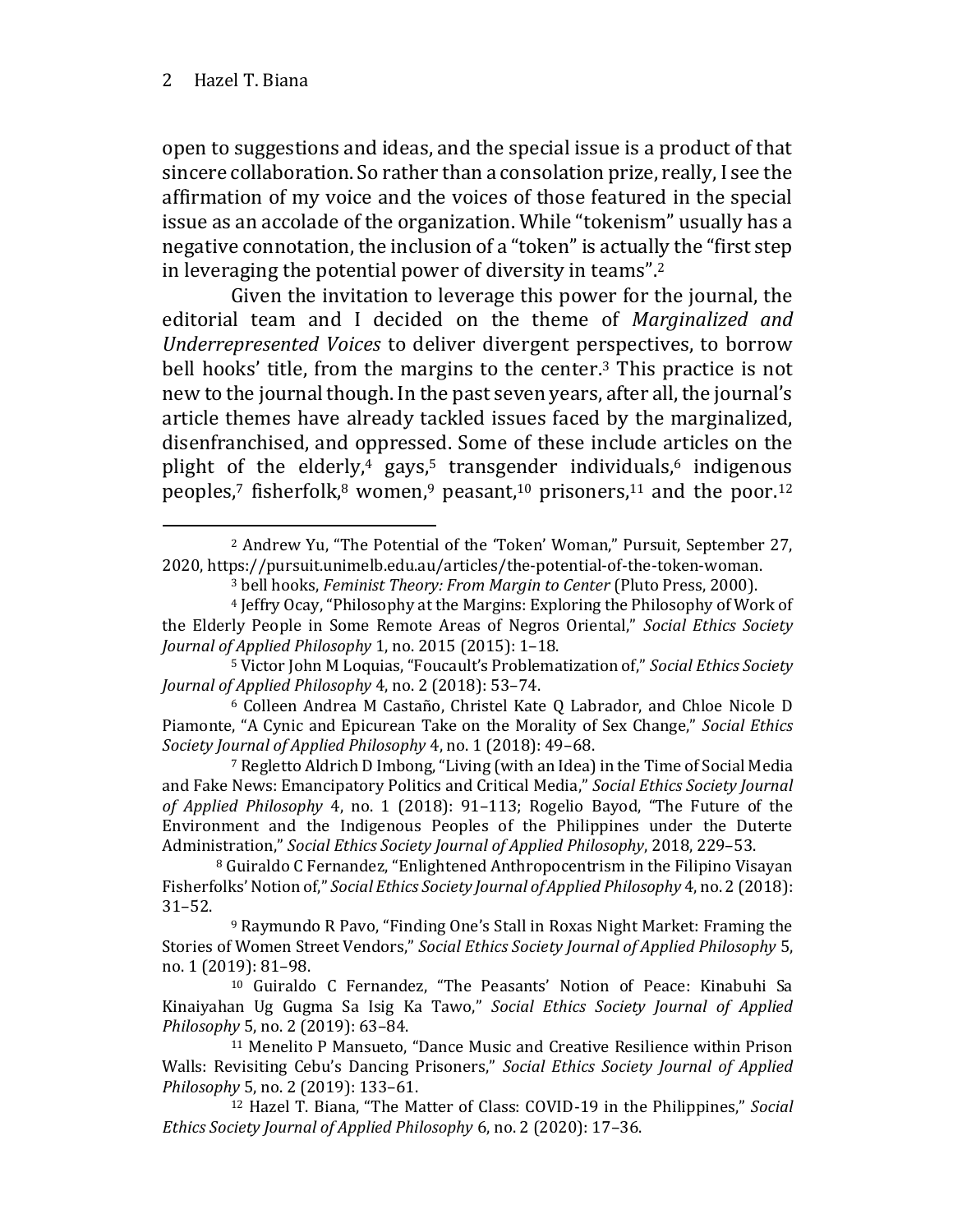These articles likewise bravely discuss the social realities that the marginalized have to deal with every day, such as violence, injustices, and human rights violations.

What makes this special issue unique, however, (aside from the self-professed "token" woman guest editor) is that it puts together voices that are not seen as "traditionally" marginalized but still dismissed nonetheless. Furthermore, it also appends, albeit controversially, some papers on underrepresented philosophical discourses. While the call for papers was open to all, these particular voices and discourses saw the need to be heard at this time, and these novelties are amplified in the collection.

The special issue is divided into two parts, the first of which features four articles on philosophy and marginalized voices, and the second showcases critical research on some underrepresented philosophical discourses.

#### **Philosophy and Marginalized Voices**

 $\overline{a}$ 

Joshua Miguel Sanchez's *Vice Ganda: A Voice Against Homophobia?* is a Barthesian critical appraisal of the voice of one of the most famous and influential Filipino celebrities of this time, Jose Mari Viceral or Vice Ganda. Sanchez evaluates whether Viceral, as an advocate of LGBTQ+ rights, truly represents the plight of the gay community through various platforms such as movies and variety shows. Sanchez concludes that Viceral is inconsistent in his voice, and that he falls short in combating homophobia and representing the LGBTQ+ community. Such conclusion brings about the necessity to further explore the social and ethical responsibility of icons in how their influence and power are used in media. Given the gullibility of social media users,<sup>13</sup> powerful voices such as role models and public intellectuals should be held doubly accountable for inconsistent voices that they deliver to the public. Despite the overwhelming nature of their occupations, celebrities have the responsibility to "their various audiences, to their families and friends, to the governance of the self, to moral and ideological public standards".<sup>14</sup>

<sup>13</sup> Cynthia Nichols, Lori Melton McKinnon, and Anna Geary, "Rumor Has It: Examining the Effects of Facebook Addiction on Political Knowledge Gullibility," *The Journal of Social Media in Society* 5, no. 1 (May 31, 2016): 229–64.

<sup>14</sup> David Giles, "The Immortalisation of Celebrities," 2017, https://doi.org/10.4324/9781315601700-6.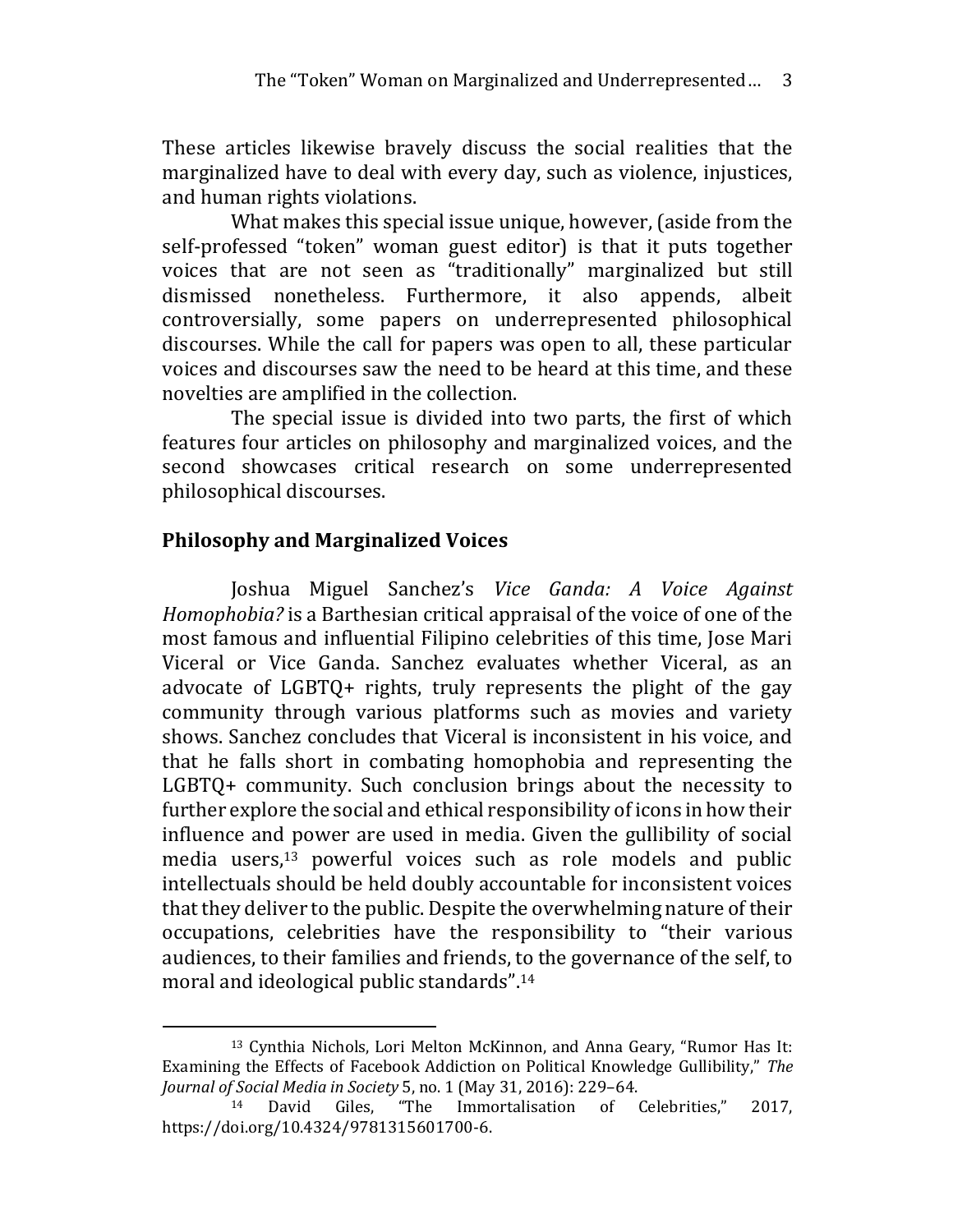$\overline{a}$ 

Dennis Tion's *Listening to the Voices of the Walwal Filennial Generation* is an exploration of the topic of ageism from an alternative perspective. While the elderly are more commonly considered marginalized in terms of their age, Tion discusses how the youth have been stereotyped by society as irresponsible and recalcitrant. He, therefore, defends *Filennial* voices, and provides a re-understanding of the word *walwal* through Ilocano language and culture. While the discrimination of young people is not an entirely new phenomenon considering their inclusion in vulnerable groups, Tion's contribution to the literature is the healthier, deconstructed view and understanding of the Filennial generation. Tion also pushes for a "more inclusive, nonageist" society that embraces generational differences. Tion's positive approach is reminiscent of the work that has already been done on the philosophy of hope, which affirms hope, a positive culture, and a focus on possibility as crucial resources for marginalized or disadvantaged youth.15

Blaise Ringor's *"She Will Crush Thy Head": Edith Stein's Emancipative Empathy as a Critical Voice Against Neoliberalism in Education* is an elucidation of Edith Stein's phenomenology of empathy and how it can serve as an emancipative voice against the threats posed by the neoliberal methods and ideologies in education. Ringor strongly criticizes certain practices in education and deems them as tyrannical. While the publication of Ringor's work in this journal is, ironically, a contribution to the tyranny, he flourishly argues, through Stein, for the defiance of neoliberal tendencies in education. Ringor's voice is quite unpopular in the world of institutions that prioritize rankings, Scopusindexed-article addicts, grade-conscious students, and rubricsobsessed educators; it however reminds us of the"emphatic act", and the act's role in humanizing education. While I do not entirely agree with Ringor (as I may be somehow considered an accessory to the alleged tyranny), I concur that there must be a constant critique of the practices and methods employed in education. The last but not the least article in the first section is Ian Clark Parcon's *Between Feminism and Masculinity: Understanding the Role of Men in Feminist Theorizing*. Parcon's article may raise a few eyebrows as it navigates the complex terrain of the role of men in feminist theorizing. Parcon discusses men philosopher's critiques of masculinity

<sup>15</sup> Kitty te Riele, "Philosophy of Hope: Concepts and Applications for Working with Marginalized Youth," *Journal of Youth Studies* 13, no. 1 (February 1, 2010): 35–46, https://doi.org/10.1080/13676260903173496.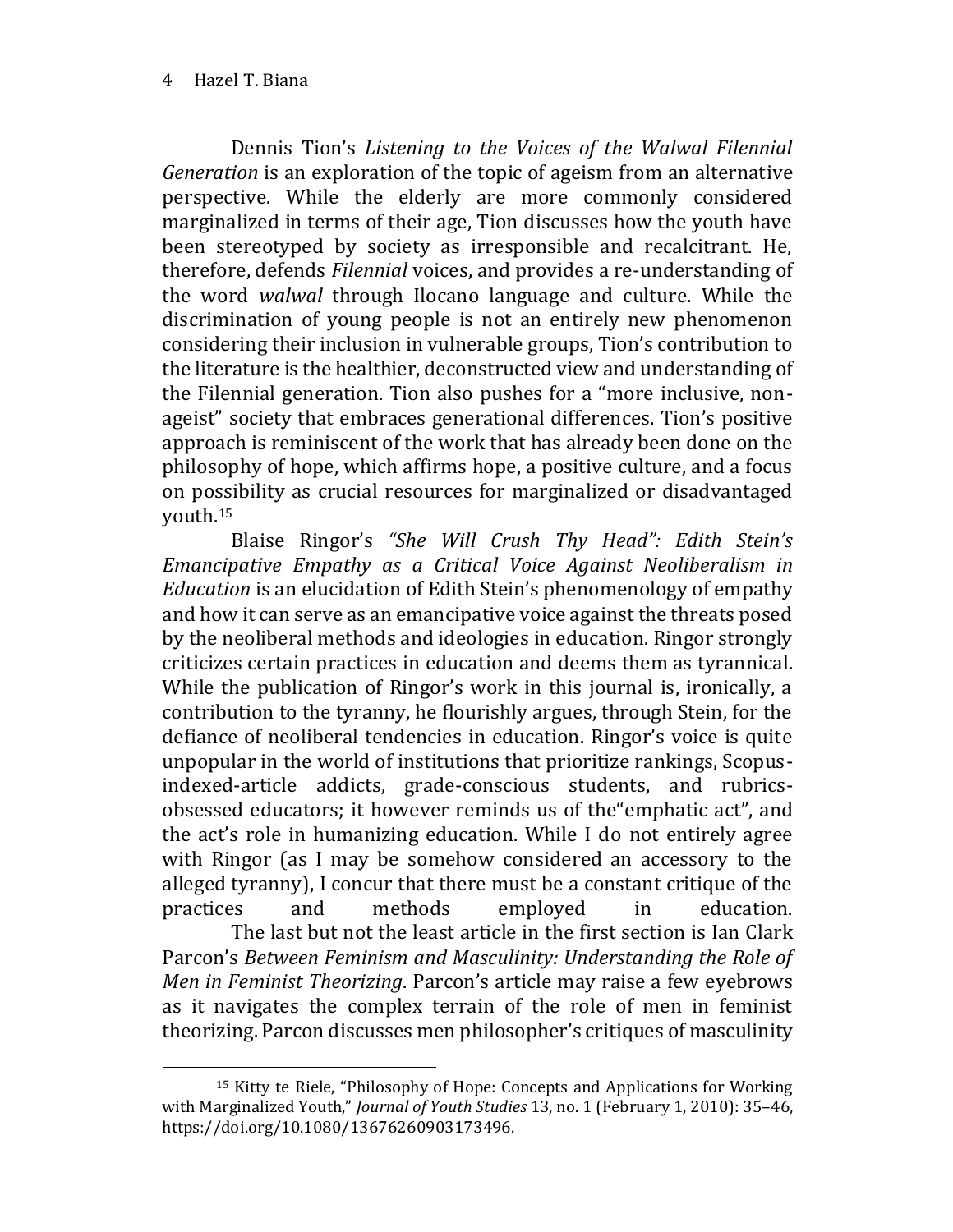and manhood, and asserts that the self-reflection of men and masculine theorists (on understanding their manhood) is a virtue. Incorporating feminist views in the masculine imaginary provides a more holistic portrayal of manhood. Parcon likewise invites a rethinking of the relationship between feminist thinking and male theorizing in the hope of broadening theoretical horizons. The approach may be called out as essentialist, considering the seeming binary opposition between feminist and masculine thinking, it however represents the desire of non-women to be included in the crafting and building of feminist theory. While this is a conjecture, Filipino men (who do feminism) may be the ones who are usually unheard of in feminist theorizing in the country. Perhaps it is about time that the notion of a "thoroughly separatist politics" be abandoned and the voices of men who do feminism be heard.16 In feminist philosopher Sandra Bartky's foreword to the anthology entitled *Men doing feminism*, she states that "men deserve a place at our table; they have listened and learned from us; there is much that we can learn from them".<sup>17</sup> By hearing out men's contributions to feminist theory, the movement affirms the work that it has already done. Parcon's article is an example of how men can be actual allies in the practice of criticizing social constructs. After all, Bartky proclaims, women cannot overthrow the patriarchy alone.<sup>18</sup>

#### **Underrepresented Discourses in Philosophy**

Leni dlR. Garcia's *Return to Mythos: Re-Calling Ancient Connections Between Myth and Philosophy* explores how indigenous philosophies express metaphysics and epistemologies. Because of the perception that the mythical is purely imaginative or illogical, indigenous philosophies have often been dismissed from the philosophical arena. Garcia asserts that although these philosophies may differ in form from those in the Western (Ancient Greek) tradition, they are sources of wisdom and enlightenment as well. Furthermore, she argues that "other ways to wisdom" should be included in philosophy, and that the love of wisdom should not be limited by philosophy's self-imposed parameters.

In *A 'Gender Turn' in philosophical discourses in the Philippines*, I argue for a 'gender turn' in philosophical discourses in the Philippines.

 $\overline{a}$ 

<sup>16</sup> Tom Digby, *Men Doing Feminism* (Routledge, 2013), xii.

<sup>17</sup> Digby, xii.

<sup>18</sup> Digby, xii.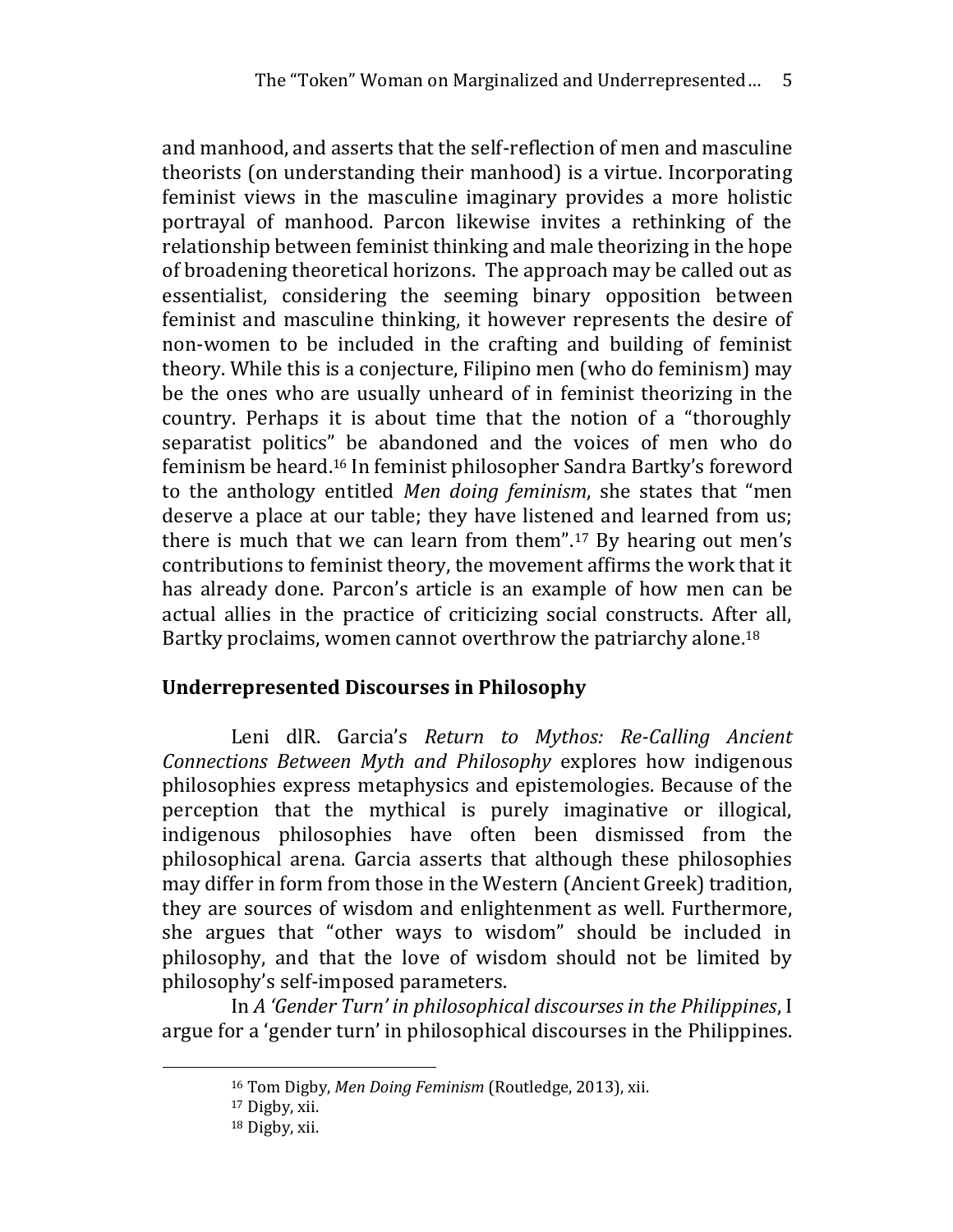I also critically examine and supplement some existing bibliographies of works done by Filipino philosophers and academics on the said gender-related themes. While the article may stir controversy in Philippine philosophy circles, it may also be taken in a positive light. For the past six decades, scholars and philosophers have painstakingly struggled to produce quality gender-related works, and they should be celebrated (not gaslighted).

Jeremiah Joven Joaquin's *Are Filipino philosophers publishing in top philosophy journals?* is another controversial article that Ringor (see previous section) would probably frown upon. Joaquin, by encoding and analyzing the Scopus database, asks whether Filipino philosophers are represented in top philosophy journals. The answer to the question is obviously not, but the findings are rather encouraging; they can actually serve as motivations for universities and colleges to create more proactive, pro-philosophy research programs and policies. While metrics are not the sole basis of a philosopher's worth, they can be a benchmark on the quality of work that they produce. Furthermore, the metrics also give an idea of the type of representation that Filipino philosophers have in the global philosophical arena. Filipino philosophers and scholars may be currently underrepresented in the international sphere but it does not mean that it will still be the case in the future.

#### **The "Token" Woman**

The richness and diversity of the Filipino experience is a strength that philosophers can harness in their research. Just as the previous Filipino authors in the SES Journal of Applied Philosophy have done since 2015, the multiplicity of knowledge can be used for the betterment of Philippine society (and beyond). As the first philosophy journal based in the Southern Region of the Philippines that opened its doors to a "token" woman guest editor, the organization is not just a talking voice, but a force that challenges the *status quo*, makes criticism, and moves toward a new course of action.

Through this collection, the editorial team and I hope that we have leveraged the power of diversity, and amplified some of the marginalized and underrepresented voices in philosophy. It is with this that I wish that the journal receives more tokens in the future (women or otherwise).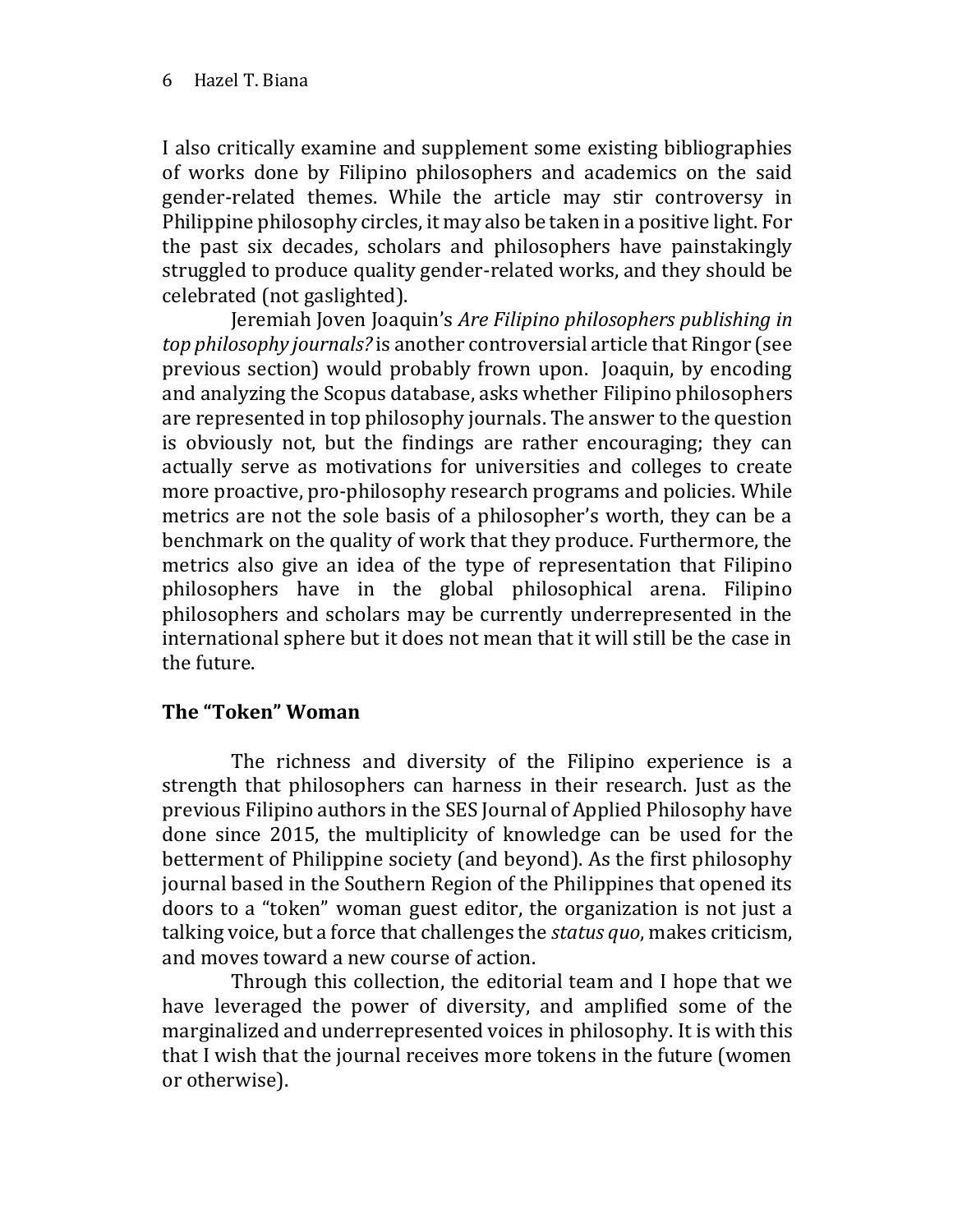# **Acknowledgements**

My genuine thanks go to Dr. Peter Paul Elicor, Dr. Randy Tudy, Dr. Rogelio Bayod, Dr. Ian Clark Parcon, and the rest of the board of the *Social Ethics Society Journal of Applied Philosophy*. Thank you for your sincere trust and support. My gratitude also goes to the authors and reviewers for the hard work that they have put into the special issue.

## **References**

- Bayod, Rogelio. "The Future of the Environment and the Indigenous Peoples of the Philippines under the Duterte Administration." *Social Ethics Society Journal of Applied Philosophy*, 2018, 229– 53.
- Biana, Hazel T. "The Matter of Class: COVID-19 in the Philippines." *Social Ethics Society Journal of Applied Philosophy* 6, no. 2 (2020): 17–36.
- Castaño, Colleen Andrea M, Christel Kate Q Labrador, and Chloe Nicole D Piamonte. "A Cynic and Epicurean Take on the Morality of Sex Change." *Social Ethics Society Journal of Applied Philosophy* 4, no. 1 (2018): 49–68.

Digby, Tom. *Men Doing Feminism*. Routledge, 2013.

Fernandez, Guiraldo C. "Enlightened Anthropocentrism in the Filipino Visayan Fisherfolks' Notion of." *Social Ethics Society Journal of Applied Philosophy* 4, no. 2 (2018): 31–52.

- ———. "The Peasants' Notion of Peace: Kinabuhi Sa Kinaiyahan Ug Gugma Sa Isig Ka Tawo." *Social Ethics Society Journal of Applied Philosophy* 5, no. 2 (2019): 63–84.
- Giles, David. "The Immortalisation of Celebrities," 2017. https://doi.org/10.4324/9781315601700-6.
- hooks, bell. *Feminist Theory: From Margin to Center*. Pluto Press, 2000.
- Imbong, Regletto Aldrich D. "Living (with an Idea) in the Time of Social Media and Fake News: Emancipatory Politics and Critical Media." *Social Ethics Society Journal of Applied Philosophy* 4, no. 1 (2018): 91–113.
- Loquias, Victor John M. "Foucault's Problematization of." *Social Ethics Society Journal of Applied Philosophy* 4, no. 2 (2018): 53–74.
- Mansueto, Menelito P. "Dance Music and Creative Resilience within Prison Walls: Revisiting Cebu's Dancing Prisoners." *Social Ethics Society Journal of Applied Philosophy* 5, no. 2 (2019):